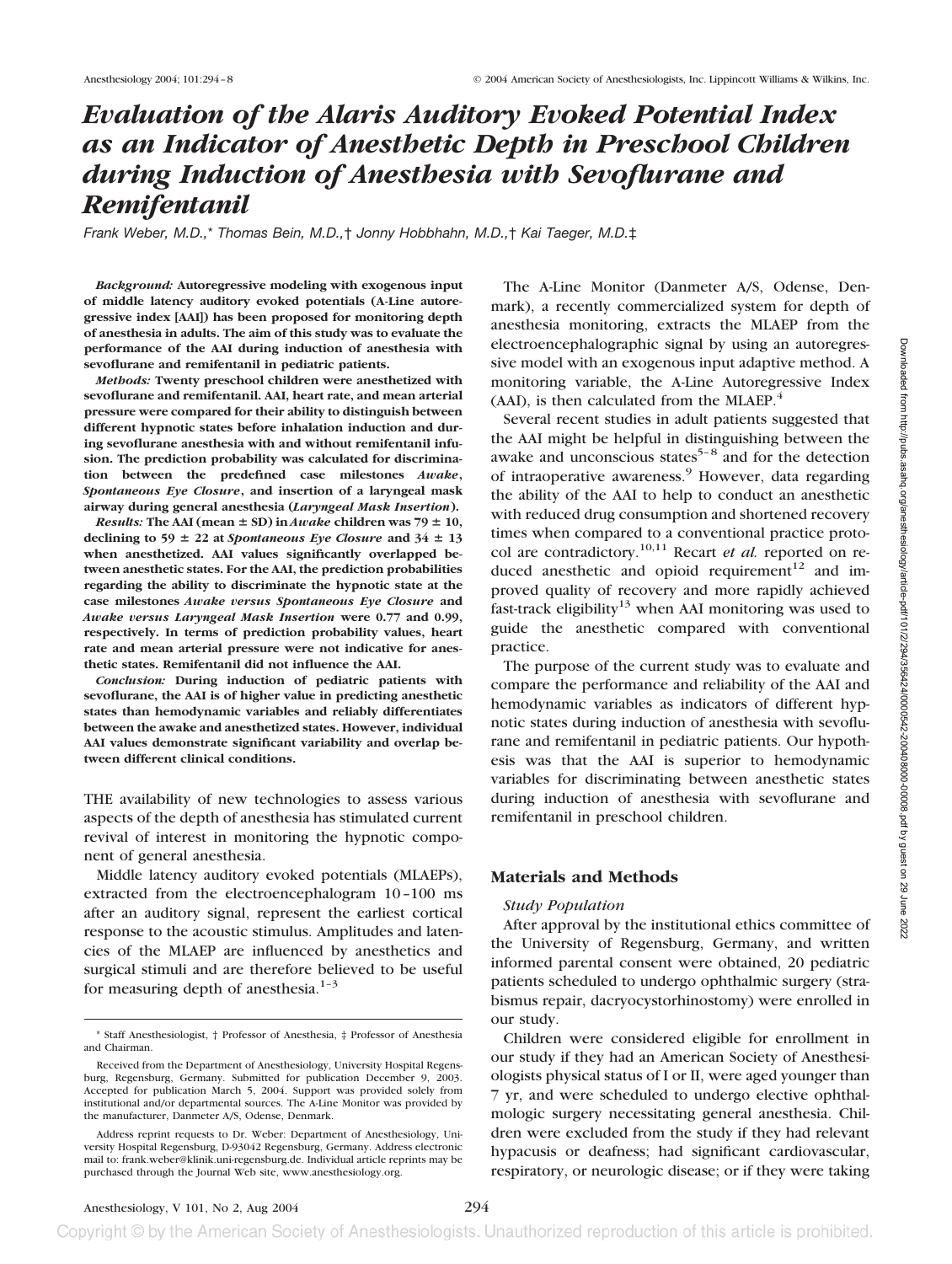**Table 1. The University of Michigan Sedation Scale for Children**

| <b>UMSS</b> | <b>Clinical Features</b>                                                                                    |
|-------------|-------------------------------------------------------------------------------------------------------------|
|             | Awake and alert                                                                                             |
|             | Minimally sedated; tired/sleepy, appropriate response to<br>verbal conversation and/or sound                |
|             | Moderately sedated; somnolent/sleeping, easily aroused<br>with light tactile stimulation or a simple verbal |
|             | command                                                                                                     |
| з           | Deeply sedated; deep sleep, arousable only with<br>significant physical stimulation                         |
|             | Unarousable                                                                                                 |

UMSS = University of Michigan Sedation Scale.

long-term medication known to affect the central nervous system.

### *Study Protocol*

All children received a standardized anesthetic: Approximately 30 min before induction of anesthesia, oral premedication (2.4 mg/kg ketamine and 0.4 mg/kg midazolam; 0.4 ml/kg of a syrup preparation) was given. Anesthesia was induced with sevoflurane *via* facemask, initially 8 vol% fraction inspired (fresh gas flow, 10 l/min), in oxygen. After the moment of spontaneous eye closure (EC), sevoflurane was administered at 4 vol% for another 2 min, and then a peripheral venous catheter was inserted. If there was no withdrawal reaction to venipuncture and end-tidal sevoflurane was greater than 3%, a laryngeal mask airway (LMA) was inserted immediately after fixation of the intravenous catheter. In case of a withdrawal reaction to venipuncture, the patient was given sevoflurane *via* facemask for another 2 min, and then LMA insertion was performed. Reactions to LMA insertion (movement of limbs, coughing, hemodynamic changes) were specifically noted, and patients were assigned to a level of the University of Michigan Sedation Scale (UMSS) $^{14}$  (table 1). In the case of no reaction to LMA insertion, patients were deemed to be anesthetized. After LMA insertion, the end-tidal sevoflurane concentration was reduced to 50% of the minimum alveolar concentration (MAC), corrected for age<sup>15</sup> (fresh gas flow, 0.5 l/min). Then, a slow intravenous bolus injection of 0.5  $\mu$ g/kg remifentanil was given over 10 s, followed by a continuous infusion at a rate of 0.25  $\mu$ g · kg<sup>-1</sup> · min<sup>-1</sup>. Initially, patients breathed spontaneously; if necessary, normocapnia (end-tidal carbon dioxide, 35–40 mmHg) was ensured by manually assisted ventilation. After remifentanil bolus application, controlled ventilation was started. Patients were not paralyzed during the study period.

End-tidal sevoflurane, electrocardiogram, noninvasive blood pressure, capnogram, temperature, AAI, and electromyogram were monitored during anesthesia. The anesthesiologist in charge was not involved in the study and was blinded to the AAI. On arrival of the patient in

the induction room, he defined the consciousness state of the child at baseline, using the UMSS.

# *Auditory Evoked Potential Recording and Analysis and Data Collection*

The MLAEPs were recorded using the A-Line (software version 1.4) AEP monitor. To make the monitor applicable to infants and preschool children, we modified its setup as follows: Using a custom-made adapter and a device for click-level reduction, both provided by Danmeter, we connected a commercially available stereo headphone that fits well on the small head of infants or preschoolers (MDR-V150; Sony Germany, Cologne, Germany) to the monitor. Before our study, the modified A-Line system was tested in adults during routine anesthetics with sevoflurane and remifentanil, where AAI values and the MLAEP curves on the monitor remained unaltered when the click-level reduction device was switched on and off.

After the skin was prepared with alcohol and abraded with gauze, three silver–silver chloride electrodes (Medicotest A/S, Olstykke, Denmark) were positioned at the mid forehead (+), left forehead (reference), and left mastoid  $(-)$ . Electrode placement and skin preparation were performed until the electrodes' impedance was less than 1,000  $\Omega$ . The MLAEPs were elicited with a binaural click stimulus of 45 dB above the hearing threshold of an adult with normal hearing, 2 ms in duration, with a repetition rate of 9 Hz. The MLAEP analysis window was 20–80 ms, and the preprocessing of the electroencephalographic sweeps consisted of artifact rejection and 25- to 65-Hz finite impulse response 170th order band-pass filtering. Processing time for the AAI was 30 s for the first signal, and there was a total update delay, defined as the difference between data acquisition and data presentation,<sup>16</sup> of 6 s. Detailed information on the A-Line signal processing have been given by Litvan *et al.*<sup>4</sup> and Struys *et al.*<sup>5</sup>

The AAI was recorded from immediately before the start of inhalational induction of anesthesia until 5 min after the start of the remifentanil infusion. The AAI was specifically noted together with heart rate (HR), mean arterial pressure (MAP), end-tidal sevoflurane concentration, and electromyographic activity at the time of the following case milestones: *Awake*, *Spontaneous EC*, *LMA Insertion*, and after 5 min on remifentanil infusion  $($ remifentanil  $+$  5 min). The UMSS was derived at the case milestones *Awake* and *LMA Insertion*.

## *Statistical Analysis*

All continuous data were tested for normality using the Kolmogorov-Smirnov method and then compared by one-way analysis of variance. *Post hoc* analysis was performed using Dunnett and Bonferroni tests for multiple comparisons where appropriate. *P* values less than 0.05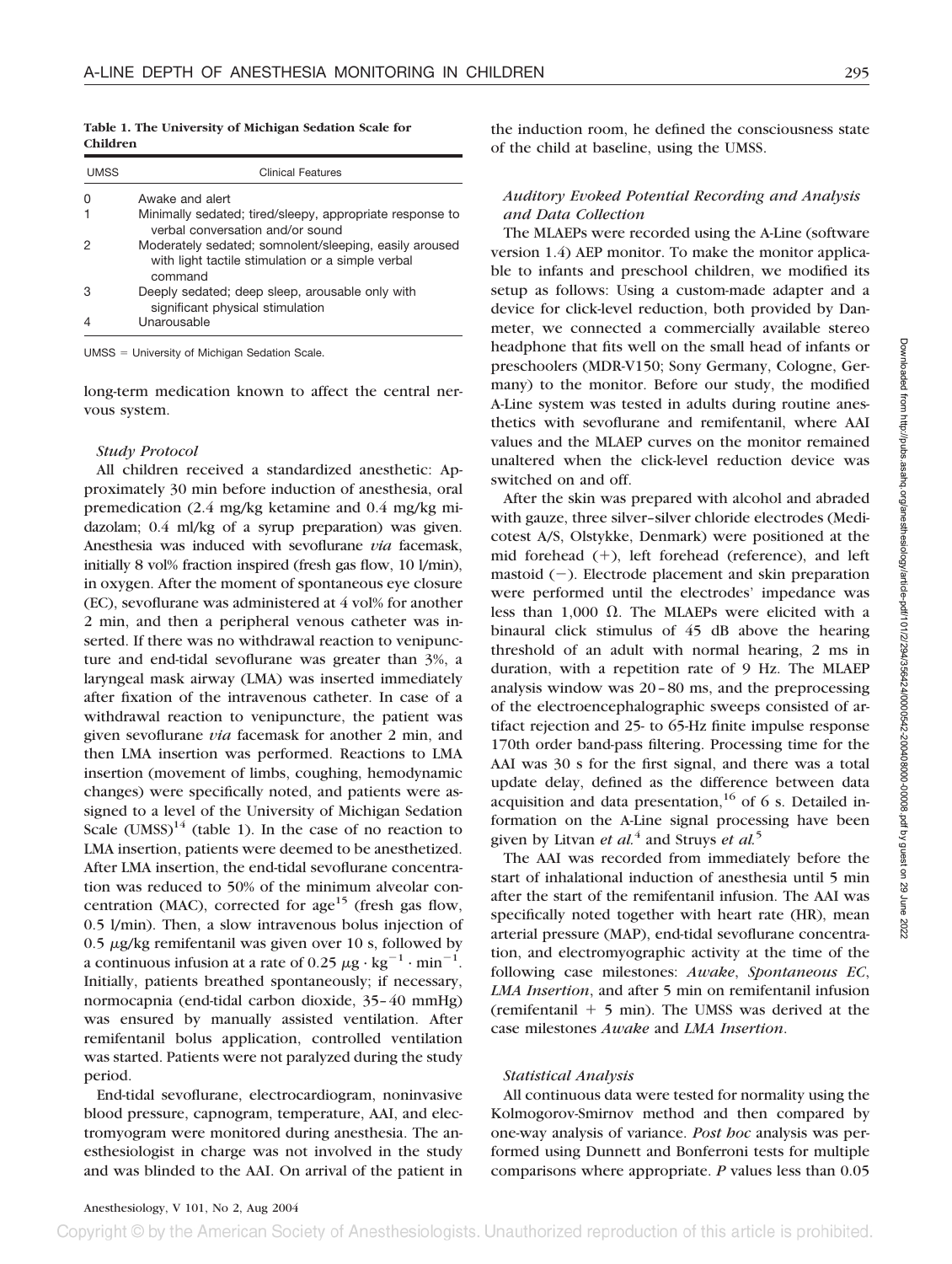were considered statistically significant. Data are presented as mean and SD unless otherwise mentioned.

The ability and accuracy of the different indicators to distinguish between *Awake versus EC*, *Awake versus LMA Insertion*, and *EC versus LMA Insertion* were evaluated using the prediction probability  $(P_K)$ , which compares the performance of indicators having different units of measurements, as described by Smith *et al.*<sup>17</sup>  $P_K$ was calculated for all parameters using a custom spreadsheet macro, the  $P_K$ -MACRO, described and provided by Smith *et al.*<sup>17</sup> We used the jackknife method to compute the SEM of the estimate. A  $P_K$  value of 1.0 means that the parameter (*e.g.*, the AAI) predicts the states (*e.g.*, *Awake vs. EC*) correctly 100% of the time. A  $P_K$  value of 0.5 means that the prediction is no better than chance alone. A  $P_K$  value of less than 0.5 indicates an inverse relation. The hypnotic states of the patient at the case milestones *Awake* and *LMA Insertion* were described by the UMSS, whereas EC is a simple observational measure that could not be assigned to the UMSS.

#### **Results**

The demographics (mean  $\pm$  SD) of the 20 children in the study are as follows: age,  $3.8 \pm 0.2$  yr; weight,  $16.0 \pm 4.5$  kg; female:male ratio, 14:6.

Before induction of anesthesia (case milestone *Awake*), all children were awake and therefore assigned to levels 0 and 1 of the UMSS. LMA insertion did not lead to clinically visible reactions or alteration of HR or MAP in any patient; therefore, all patients were assigned to UMSS level 4.

A-Line Autoregressive Index and electromyographic (dB) values were statistically different between the case milestones *Awake* (79  $\pm$  11 and 78  $\pm$  17) and *EC* (59  $\pm$ 22 and 70  $\pm$  23), *Awake* and *LMA Insertion* (34  $\pm$  13) and 44 25), and *EC* and *LMA Insertion* (Bonferroni corrected;  $P \leq 0.01$ ). MAP (mmHg) was different between *Awake* (77  $\pm$  11) and *LMA Insertion* (66  $\pm$  10)  $(P \le 0.03)$ . Only the AAI was able to distinguish the case milestones *Awake versus LMA Insertion* with a  $P_K$ greater than 0.9 (table 2). HR was not found to be indicative for any case milestone.

Individual patient data and box plots (95th, 75th, 50th, 25th, and 5th percentiles) of the observed variables AAI, MAP, and HR at the predetermined case milestones are given in figure 1. Five minutes after the addition of remifentanil to sevoflurane, the AAI remained unaltered compared with the case milestone *LMA Insertion*. The total observation time from the beginning of inhalation induction was  $19.5 \pm 3.5$  min. There was a significant positive Spearman rank correlation between corresponding AAI and electromyographic values ( $r = 0.72$ ,  $P \leq$ 0.0001) but no correlation between AAI and non–steady state sevoflurane concentrations.

**Table 2. Discrimination of Case Milestones** *Awake versus Spontaneous EC, Awake versus LMA Insertion***, and** *EC versus LMA Insertion*

| Variable          | Case Milestones         | $P_{\kappa}$ | <b>SE</b> |
|-------------------|-------------------------|--------------|-----------|
| AAI               | Awake vs. EC            | 0.77         | 0.08      |
|                   | Awake vs. LMA Insertion | 0.99         | 0.00      |
|                   | EC vs. LMA Insertion    | 0.83         | 0.07      |
| MAP               | Awake vs. EC            | 0.75         | 0.08      |
|                   | Awake vs. LMA Insertion | 0.80         | 0.07      |
|                   | FC vs. I MA Insertion   | 0.57         | 0.09      |
| ΗR                | Awake vs. EC            | 0.36         | 0.09      |
|                   | Awake vs. LMA Insertion | 0.50         | 0.09      |
|                   | FC vs. I MA Insertion   | 0.64         | 0.09      |
| Electromyographic | Awake vs. EC            | 0.61         | 0.09      |
| activity          | Awake vs. LMA Insertion | 0.86         | 0.06      |
|                   | FC vs. I MA Insertion   | 0.77         | 0.07      |
|                   |                         |              |           |

Prediction probability  $(P_K)$  for the ARX auditory evoked potential index (AAI), mean arterial pressure (MAP), heart rate (HR), and electromyographic activity. Shown are the  $P_K$  values with SEs. A  $P_K$  value of 1.0 means that the variable always predicts the clinical condition correctly. A  $P_K$  value of 0.5 means that the variable predicts the condition no better than by chance (50:50). A  $P_K$ value of less than 0.5 indicates an inverse relation.

 $EC = eye closure; LMA = laryngeal mask airway.$ 

## **Discussion**

Measuring depth of anesthesia in children is, for several reasons, an unsolved problem. First, there is no clear definition of what *depth of anesthesia* really means. Second, in infants and young children, assessment of different hypnotic states is problematic. Regarding the lack of a clear definition of depth of anesthesia and the ability of monitors to measure different components of anesthesia, it is now widely accepted that variables derived from the electroencephalogram or MLAEPs represent the hypnotic component of anesthesia. Regarding the problems of clinical assessment of vigilance states or hypnotic states in children, the development and validation of the UMSS has given a reliable tool to categorize hypnosis.

It has been recently reported that, in adults, MLAEPs are superior to the spontaneous electroencephalogram for discriminating between consciousness and unconsciousness.<sup>3,18</sup> O'Kelly *et al.*<sup>19</sup> used an experimental setup to measure MLAEPs in anesthetized children. In children aged older than 2 yr, monitoring depth of anesthesia by MLAEPs seemed to be as reliable as formerly reported in adults, whereas their monitoring technique did not lead to satisfying results in younger children. The authors speculated that MLAEPs may also be helpful to assess cerebral protection in the perioperative period.

To our best knowledge, this is the first study to investigate the performance of the A-Line AEP monitor and the AAI in children. Until now, the Bispectral Index<sup>®</sup> monitor (Aspect Medical Systems, Natick, MA) was the only commercially available depth-of-anesthesia monitor that has been evaluated in pediatric patients. $20,21$  In contrast to the AAI as a variable derived from the evoked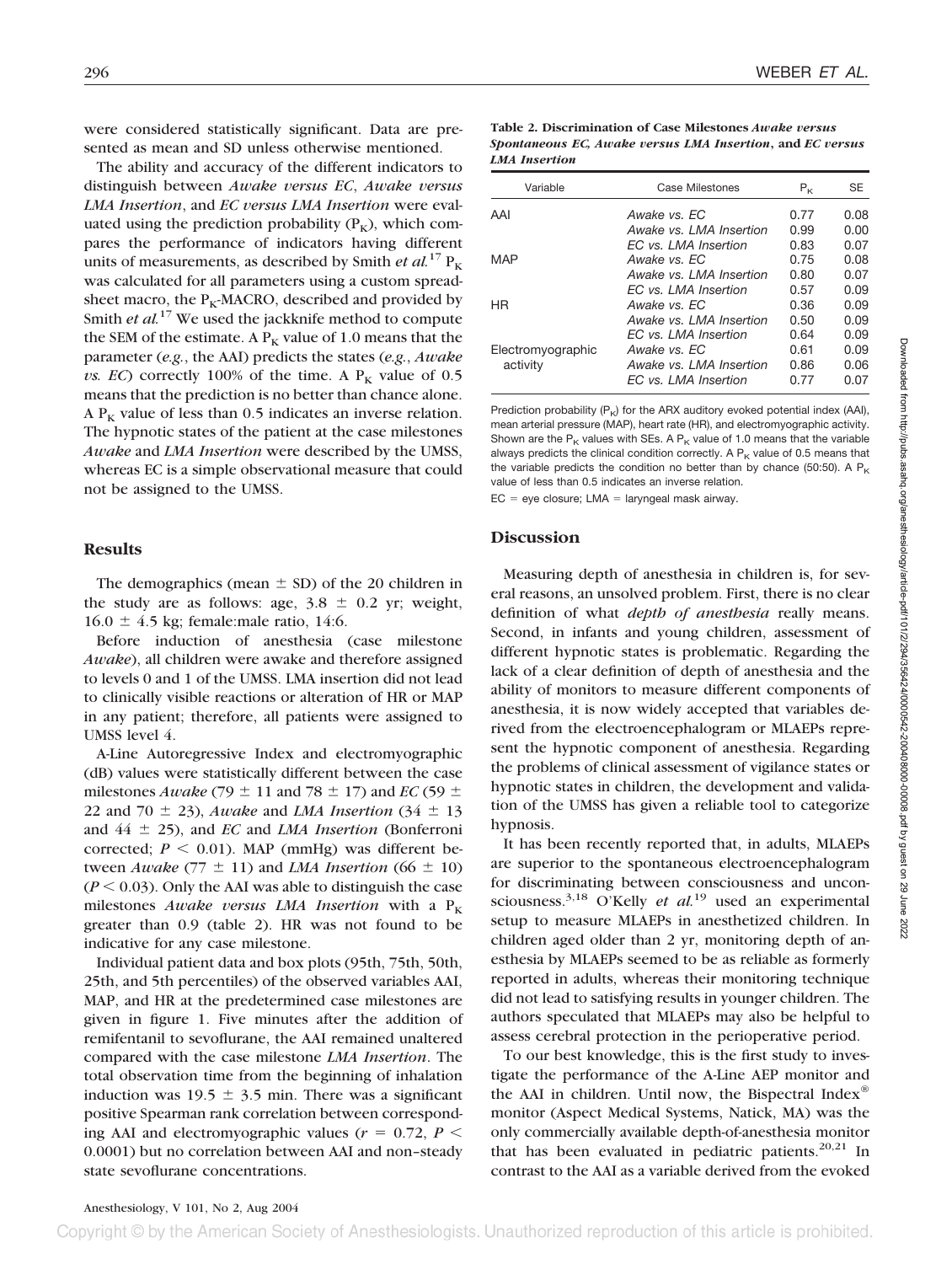

**Fig. 1. Individual patient data (***dots***) and box and whisker plots (95th, 75th, 50th, 25th, and 5th percentiles) of parameters Alaris Auditory Evoked Potential Index (AAI), mean arterial pressure (MAP), and heart rate (y-axis)** *versus* **case milestones (x-axis). LMA** - **laryngeal mask airway.**

electroencephalogram, the Bispectral Index is passively calculated from the electroencephalogram.

In this study, the AAI was superior to HR and MAP for discriminating the hypnotic status of the patients at the case milestones *Awake versus EC*, *Awake versus LMA Insertion*, and *EC versus LMA Insertion*. The AAI values for awake children were similar to the adult data reported by Struys *et al.*<sup>5</sup> and Schmidt *et al.*<sup>7</sup> Litvan *et al.*<sup>22</sup> measured the AAI during sevoflurane induction in adult patients. In their study, mean  $\pm$  SD AAI values of 77  $\pm$ 15 during wakefulness decreased to 23  $\pm$  11 after loss of consciousness (LOC), with a  $P_K$  of 1.0 for discriminating the two states. Again, the awake values were almost identical to our data. Unfortunately, we cannot compare the adult LOC data to ours because we do not have an appropriate definition of LOC in infants and small children. Defining the moment of loss of response to verbal commands as the moment of LOC (as in adults) is cer-

tainly inappropriate in infants and toddlers. The  $UMSS^{14}$ helps to evaluate the hypnotic state of the child. However, unconsciousness is likely to be associated with stage 2 of the UMSS, and assignment to this stage requires tactile stimulation. During inhalation induction in children, the transition from consciousness to unconsciousness is frequently accompanied by excitation phenomena, which might be an explanation for the increase of HR at the case milestone *EC* in this study (fig. 1), and additional external stimuli would significantly increase the risk to develop laryngospasm. As a consequence, we choose to define a case milestone at the moment of spontaneous EC, instead of applying the UMSS. On one hand, we do not have a valid tool to define LOC during inhalation induction in young children; on the other hand, we believe that the moment of spontaneous EC is situated very closed to LOC.

Another shortcoming of our study relates to the fact that our patients were premedicated with midazolam and ketamine. Administration of preanesthetic anxiolytic and sedative medication to small children is a standard procedure in our hospital, as it is in most German hospitals. Furthermore, anxiolysis is of importance because anxiety before the induction causes excessive artifact contamination of the MLAEP recording, leading to rejection of the data from AAI processing. The combination of midazolam and ketamine is a common pediatric premedication, and ketamine has been shown to have no effect on MLAEPs<sup>23</sup> or the AAI.<sup>24</sup>

In this study, remifentanil infusion at a rate of 0.25  $\mu$ g  $\cdot$  kg<sup>-1</sup>  $\cdot$  min<sup>-1</sup> did not change AAI values under sevoflurane at 50% MAC. There are several possible explanations for this finding: The combination of premedication with midazolam–ketamine and sevoflurane anesthesia at 50% MAC had induced such a deep level of hypnosis that remifentanil did not further contribute to the patient's hypnotic level, the AAI is insensitive to remifentanil in pediatric patients, or both.

Smooth LMA insertion requires deep anesthesia. All patients in our study were assigned to UMSS level 4 during LMA insertion; furthermore MAP and HR remained unaltered by the procedure. Therefore, from the clinical point of view, our patients were anesthetized with an AAI of  $34 \pm 13$ .

Anderson *et al.*<sup>25</sup> recently reported the difficulties of using the AAI in a clinical situation of non–steady state pharmacodynamics in adult patients. In their study using an inhalation induction technique with sevoflurane, the mean AAI at the moment of loss of response to verbal command was  $39$  (range,  $24-85$ ) at  $2.3$  vol% (range, 1.3–4.0 vol%) end-tidal sevoflurane. In our study, the mean AAI at the case milestone *EC* was significantly higher (59; range, 18-99), although end-tidal sevoflurane was higher (4.3%; range, 3.2–5.4%). Because of the hysteresis between non–steady state end-tidal sevoflurane and brain concentration and the large overlap of